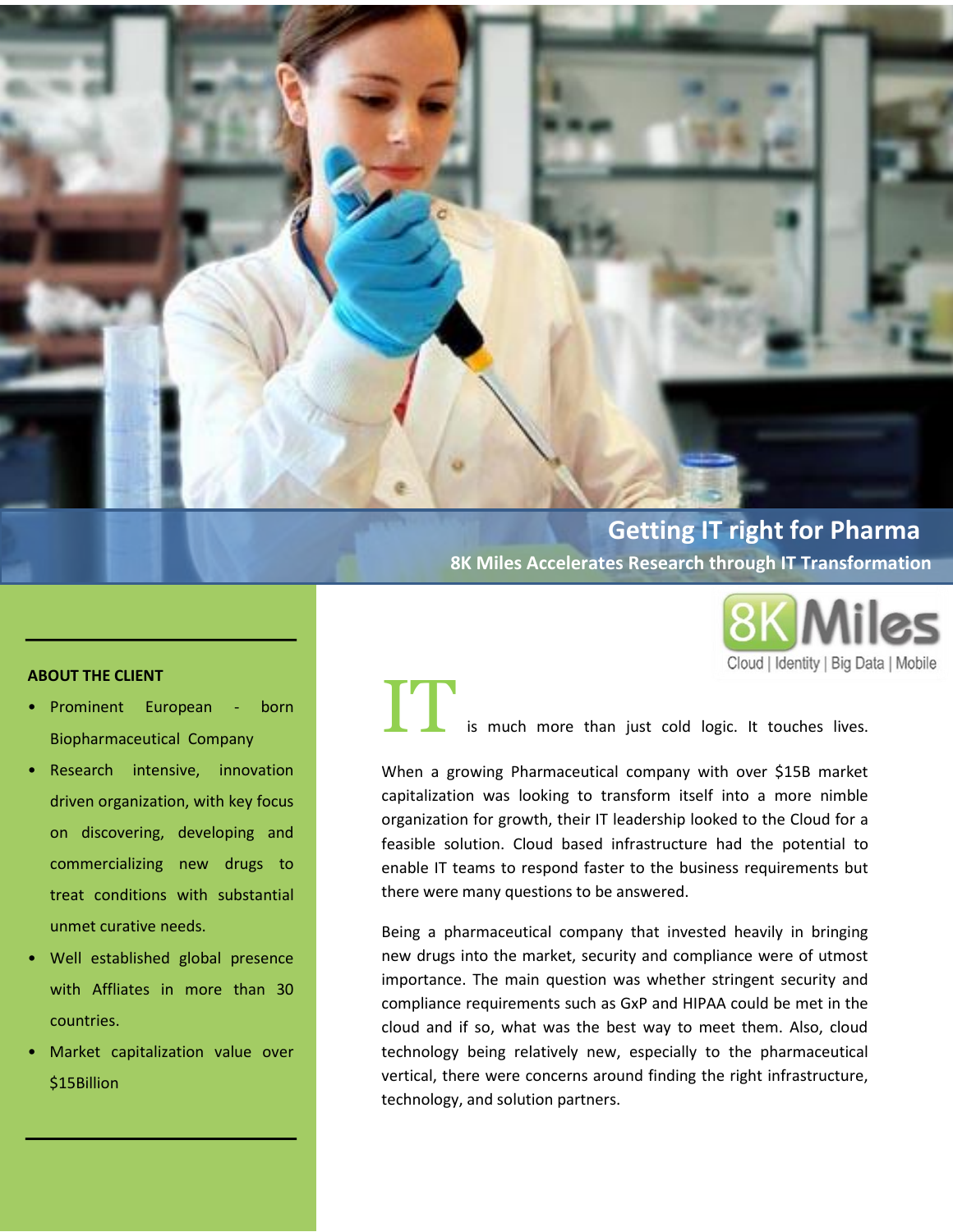

#### **THE CHALLENGE**

The Client wanted to have their inscope applications and servers migrated to AWS Cloud, to reduce costs and improve operational efficiencies. The set-up was required to have with network and security management based upon industry best practices and compliance with standard protocols.

**\_\_\_\_\_\_\_\_\_\_\_\_\_\_\_\_\_\_\_\_\_\_\_\_\_\_\_\_\_**

#### **OUR SOLUTION**

At 8K Miles, we built up a strategic solution to enhance the client's IT system and research capabilities with our expertise in Cloud Infrastructure and technology.

### **The Comprehensive Cloud Solution**

8K Miles enhanced the IT operations of the client with a responsive, scalable solution through Cloud Architecture, adept with standardized protocol adherent, HIPAA compliant efficiencies.

#### **TECHNOLOGY**

- **Amazon Web Services:** 
	- $\bullet$  EC2
	- $\bullet$  FLB
	- Route53
	- $\bullet$  S3
	- **Workspaces**
- Secure Virtual Private Cloud(S-VPC) Services
- Site to site VPN

### **8K Miles Solution:**

8K Miles had demonstrated a track record of successful cloud transformations for multiple fortune 500 companies and had a deep understanding of GxP, HIPAA and other relevant compliance requirements. Moreover, their cloud approach was based on the CloudEzRx framework, that was not only repeatable but also encompassed all the stages of IT life cycle management - provisioning, operations, incident management, change management, and service management with built-in security and compliance. It also helped that 8K Miles came with a unique blend of skills in application development, network security, identity and access management, and AWS.

#### **How we did it**

8K Miles identified the potential drivers and key success factors for the biopharmaceutical company's IT set-up, through a thorough audit of the client infrastructure. 8K Miles' on-site and off-shore resources developed an IT Business Transformation Roadmap, complying with which a qualified cloud-environment was built and deployed for the client.

### **GxP COMPLIANT CLOUD ENVIRONMENT**

- Automated IT service delivery processes for receiving cloud-resource business requests.
- Quick response setup designed to provision business requests with security and compliance in place.
- Automated report generation for real-time audit support.
- Built-in IT governance support with cost and resource monitoring and performance and security audit features.
- Next generation firewall capabilities for internet-facing services with database and host operating system protection.
- Identity and access management controls with integrated incumbent Identity Management solution.

"Partnering with 8K Miles has enhanced our performance and research capabilities, with the HIPAA compliant Cloud based IT system in place." Client Testimony